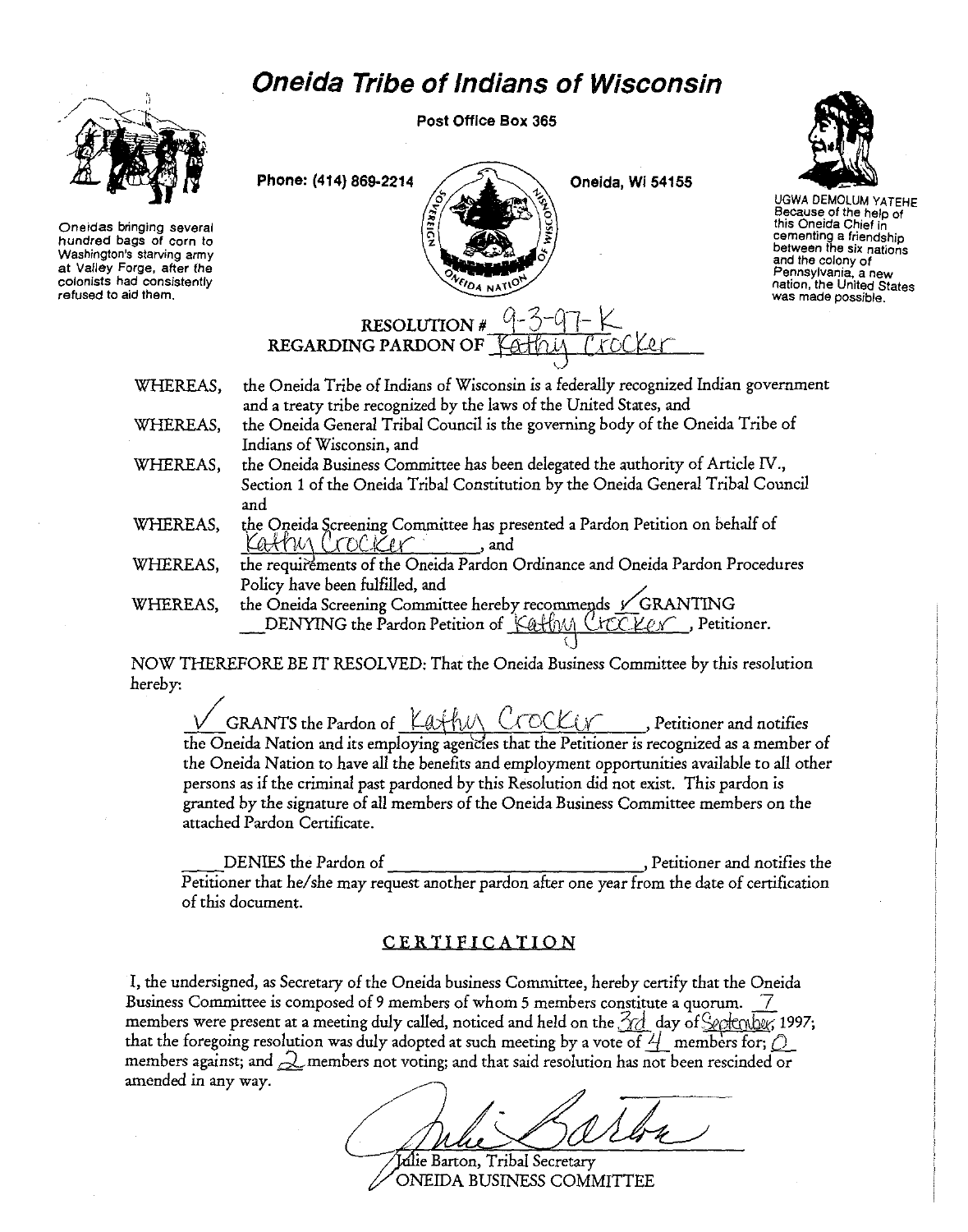## **Oneida Tribe of Indians of Wisconsin**



**Oneidas bringing several hundred bags of corn to Washington's starving army at Valley Forge, after the colonists had consistently refused to aid them.** 

Post Office Box 365

Phone: (414) 869-2214

Oneida, Wi 54155



UGWA DEMOLUM YATEHE **Because of the help of** this Oneida Chief in **cementing a friendship between the six nations and the colony of Pennsylvania, a new nation, the United States was made possible.** 

September 3, 1997

Dear Tribal Member:

On behalf of the Oneida Tribe, I would like to take this opportunity to congratulate you on being awarded a pardon. It is our hope that you will continue your efforts in maintaining a positive lifestyle as a role model for our community.

I would also like to remind you that the pardon you have received pertains to those past offenses which existed at the time you *applied* for the pardon. Please remember that any violation which occurs after this date may again effect your eligibility to remain employed within the Oneida Tribe. If you happen to violate any law which would make you ineligible for employment or continued employment, then you will no longer be permitted to work within the Oneida Tribe's operation (per Tribal policy and procedures).

In closing, I again say CONGRATULATIONS on your pardon and wish you the best in your future endeavors.

Sincerely,

Jeborah J. Wontator

Deborah J. Doxtator, Chairwoman ONEIDA TRIBE OF INDIANS OF INDIANS OF WISCONSIN